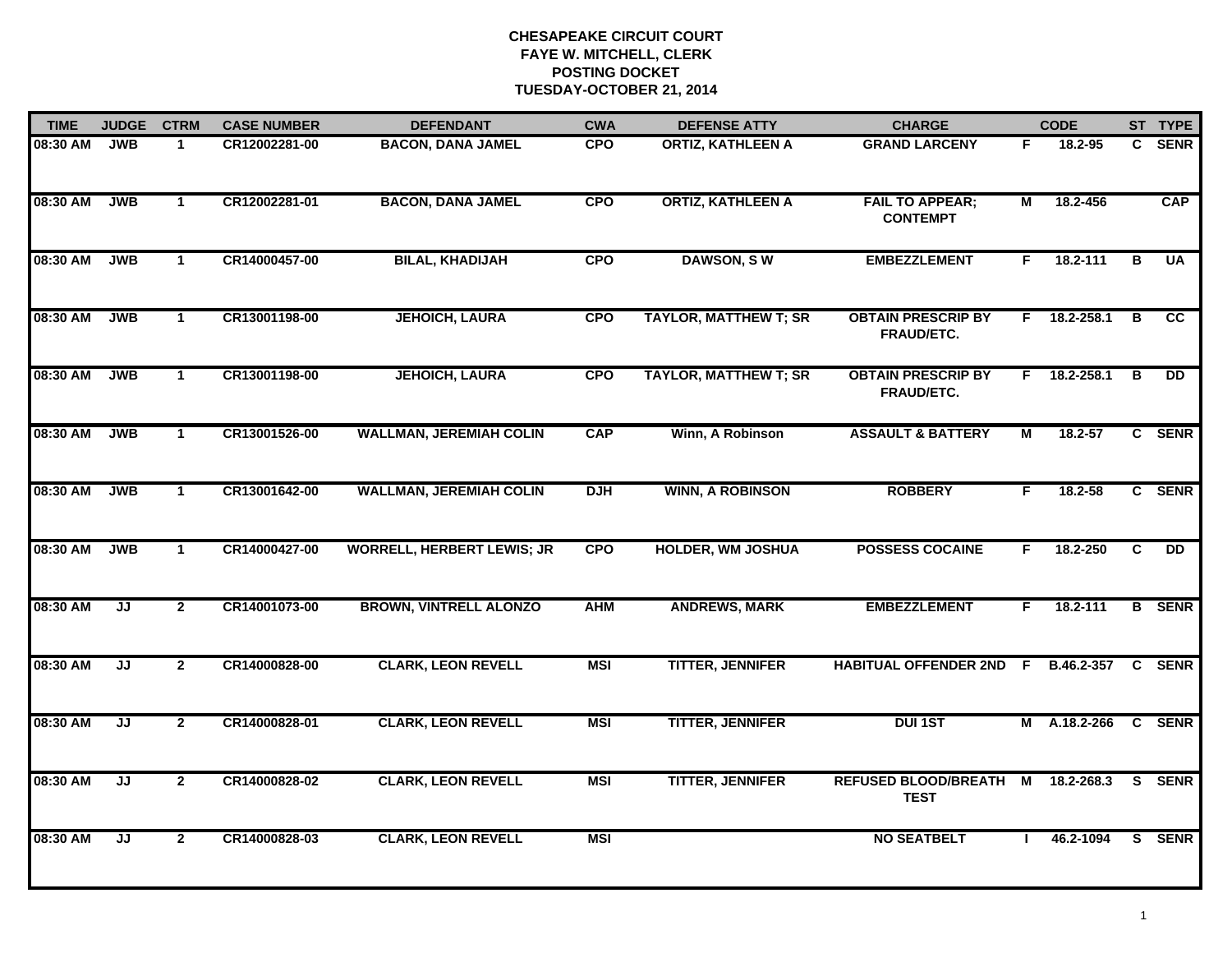| <b>TIME</b> | <b>JUDGE</b> | <b>CTRM</b>  | <b>CASE NUMBER</b> | <b>DEFENDANT</b>                                | <b>CWA</b> | <b>DEFENSE ATTY</b>      | <b>CHARGE</b>                                     | <b>CODE</b>    |               |                | ST TYPE       |
|-------------|--------------|--------------|--------------------|-------------------------------------------------|------------|--------------------------|---------------------------------------------------|----------------|---------------|----------------|---------------|
| 08:30 AM    | JJ           | $\mathbf{2}$ | CR14000828-04      | <b>CLARK, LEON REVELL</b>                       | <b>MSI</b> |                          | <b>FAIL TO STOP @ SIGN</b>                        |                | 46.2-821      | S.             | <b>SENR</b>   |
| 08:30 AM    | JJ           | $\mathbf{2}$ | CR13002382-00      | PETTIFORD, JASON BERNARD                        | <b>CEE</b> | <b>ORTIZ, KATHLEEN</b>   | <b>POSS OF CONTROLLED</b><br><b>SUBSTANCE</b>     | F.             | 18.2-250      |                | <b>B</b> SENR |
| 08:30 AM    | JJ           | $\mathbf{2}$ | CR13002382-01      | PETTIFORD, JASON BERNARD                        | <b>CEE</b> | <b>ORTIZ, KATHLEEN</b>   | <b>POSSESSION OF</b><br><b>MARIJUANA</b>          |                | M 18.2-250.1  |                | <b>B</b> SENR |
| 08:30 AM    | <b>CEP</b>   | 3            | CR14000311-00      | <b>DONALDSON, JOSEPH MICHAEL; JR</b>            | <b>ASA</b> | <b>JONES, DAVID</b>      | <b>OBTAIN BY FALSE</b><br><b>PRETENSE</b>         | F.             | 18.2-178      |                | <b>B</b> SENR |
| 08:30 AM    | <b>CEP</b>   | $\mathbf{3}$ | CR14000311-01      | <b>DONALDSON, JOSEPH MICHAEL; JR</b>            | <b>ASA</b> | <b>JONES, DAVID</b>      | <b>ATTEMPT ROBBERY</b>                            | F.             | $18.2 - 58$   |                | C SENR        |
| 08:30 AM    | <b>CEP</b>   | $\mathbf{3}$ |                    | CR14000311-02 DONALDSON, JOSEPH MICHAEL; JR ASA |            | <b>JONES, DAVID</b>      | <b>USE DISPLAY F/ARM</b><br><b>COMMIT ROB</b>     | F.             | $18.2 - 53.1$ |                | C SENR        |
| 08:30 AM    | CEP          | $\mathbf{3}$ | CR14000311-03      | <b>DONALDSON, JOSEPH MICHAEL; JR</b>            | <b>ASA</b> | <b>JONES, DAVID</b>      | <b>POSS OXYCODONE</b>                             | F.             | 18.2-250      |                | C SENR        |
| 08:30 AM    | <b>CEP</b>   | 3            | CR14000311-04      | <b>DONALDSON, JOSEPH MICHAEL; JR</b>            | <b>ASA</b> | <b>JONES, DAVID</b>      | <b>POSS HEROIN</b>                                | F.             | 18.2-250      |                | C SENR        |
| 08:30 AM    | <b>CEP</b>   | 3            | CR14001332-00      | <b>DONALDSON, JOSEPH MICHAEL; JR</b>            | <b>DAW</b> | <b>WENTWORTH, RACHEL</b> | <b>OBTAIN MONEY BY FALSE F</b><br><b>PRETENSE</b> |                | 18.2-178      |                | C SENR        |
| 08:30 AM    | <b>CEP</b>   | $\mathbf{3}$ | CR14001332-01      | <b>DONALDSON, JOSEPH MICHAEL; JR</b>            | <b>DAW</b> | <b>WENTWORTH, RACHEL</b> | <b>OBTAIN MONEY BY FALSE F</b><br><b>PRETENSE</b> |                | 18.2-178      |                | C SENR        |
| 08:30 AM    | <b>CEP</b>   | $\mathbf{3}$ |                    | CR14001332-02 DONALDSON, JOSEPH MICHAEL; JR     | <b>DAW</b> | <b>WENTWORTH, RACHEL</b> | <b>OBTAIN MONEY BY FALSE F</b><br><b>PRETENSE</b> |                | 18.2-178      |                | C SENR        |
| 08:30 AM    | <b>CEP</b>   | $\mathbf{3}$ | CR10001198-01      | <b>HILL, COREY LANCE</b>                        | <b>MSI</b> | <b>PASS, STEPHANIE P</b> | <b>VIOL PROBATION ON FEL</b><br><b>OFF</b>        | $\overline{F}$ | 19.2-306      | $\overline{c}$ | <b>REV</b>    |
| 08:30 AM    | <b>CEP</b>   | 3            | CR14000365-00      | <b>HILL, COREY LANCE</b>                        | <b>MSI</b> | <b>PASS, STEPHANIE</b>   | <b>POSSESS COCAINE</b>                            | F.             | 18.2-250      |                | C SENR        |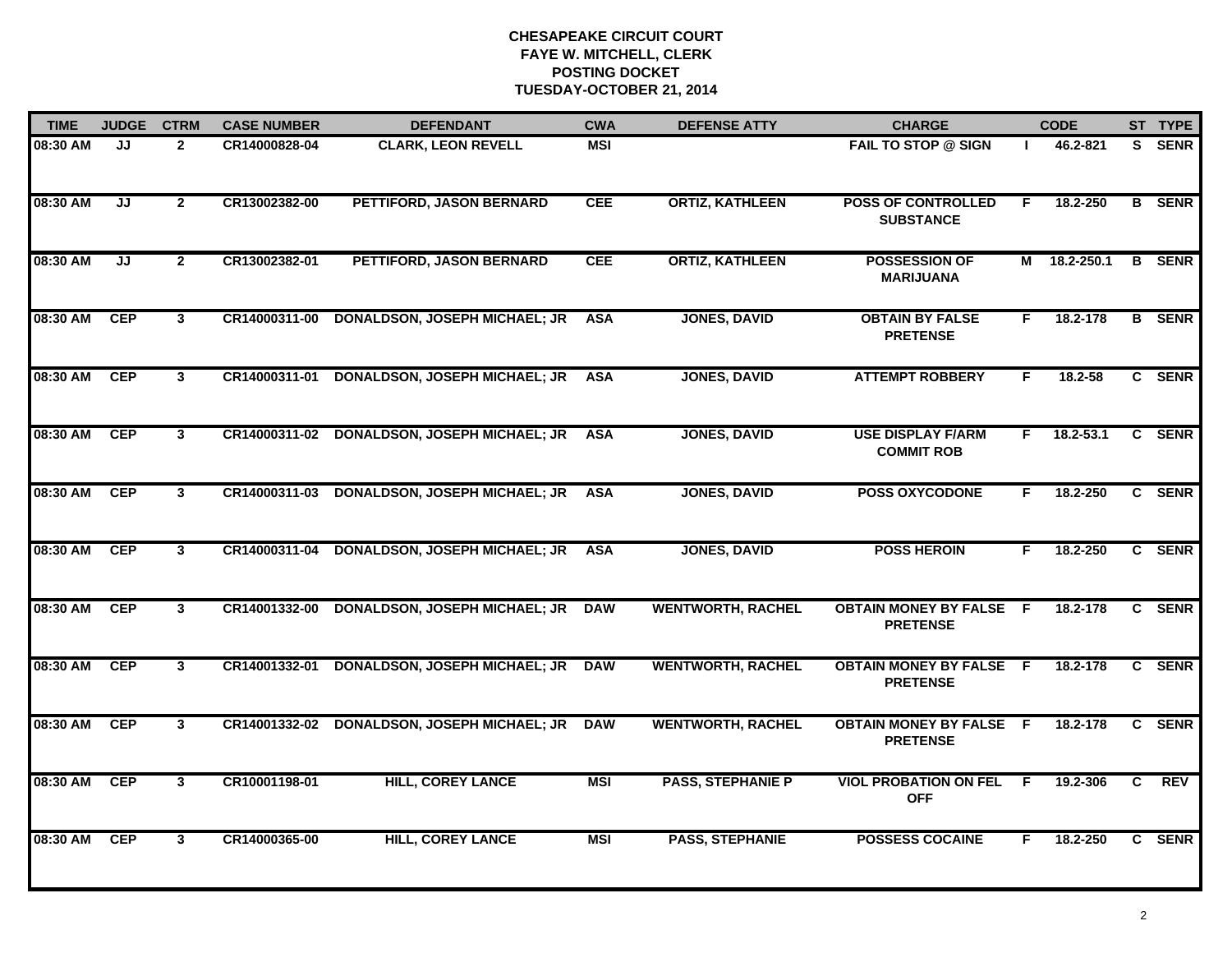| <b>TIME</b>   | <b>JUDGE</b> | <b>CTRM</b>  | <b>CASE NUMBER</b> | <b>DEFENDANT</b>                               | <b>CWA</b>                                                                         | <b>DEFENSE ATTY</b>     | <b>CHARGE</b>                                  |          | <b>CODE</b>    |            | ST TYPE                  |
|---------------|--------------|--------------|--------------------|------------------------------------------------|------------------------------------------------------------------------------------|-------------------------|------------------------------------------------|----------|----------------|------------|--------------------------|
| 08:30 AM      | <b>CEP</b>   | $\mathbf{3}$ | CR11001695-02      | <b>WOODLEY, ALMANZO HAZEL</b>                  | MSI                                                                                | <b>BELOTE, NICOLE A</b> | <b>VIOL PROBATION ON FEL F</b><br><b>OFF</b>   |          | 19.2-306       | C          | <b>REV</b>               |
| 08:30 AM MATA |              | 5            | CR12001799-02      | <b>ENDICOTT, DANIEL M; II</b>                  | <b>MSI</b>                                                                         | <b>BUYRN, RICHARD</b>   | <b>VIOLATION SUSPENDED</b><br><b>SENTENCE</b>  | F.       | 19.2-306       |            | <b>REV</b>               |
| 08:30 AM      | <b>RDS</b>   | 6            | CR13002595-01      | <b>COULTER, SHAUN DANIEL</b>                   | <b>DJH</b>                                                                         | Byrum, Robert G.        | <b>VIOL PROBATION ON FEL F</b><br><b>OFF</b>   |          | 19.2-306       | C          | <b>REV</b>               |
| 08:30 AM      | <b>RDS</b>   | 6            | CR09001030-01      | <b>GIBSON, TYRONE VEROIED</b>                  | <b>ASA</b><br><b>JAMES, ANDREW</b><br><b>VIOL PROBATION ON FEL F</b><br><b>OFF</b> |                         |                                                | 19.2-306 |                | <b>REV</b> |                          |
| 08:30 AM      | <b>RDS</b>   | 6            | CR10002546-01      | <b>SMITH, DOUGLAS STEVEN</b>                   | <b>AHM</b>                                                                         |                         | <b>VIOL PROBATION ON FEL</b><br><b>OFF</b>     | - F      | 19.2-306       | B          | <b>REV</b>               |
| 09:30 AM      | <b>JWB</b>   | $\mathbf{1}$ | CR14002085-00      | <b>CORNS, JASON MICHAEL</b>                    | <b>ASA</b>                                                                         |                         | <b>POSSESS HERION</b>                          | F.       | 18.2-250       |            | <b>B</b> ADAT            |
| 09:30 AM      | <b>JWB</b>   | $\mathbf{1}$ | CR13001386-02      | <b>KAPPES, AMANDA LEE</b>                      |                                                                                    |                         | <b>VIOL PROBATION ON FEL F</b><br><b>OFF</b>   |          | 19.2-306       |            | C ADAT                   |
| 09:30 AM      | JWB          | $\mathbf{1}$ | CR14002072-00      | <b>MICKLEY, WILLIAM DONALD</b>                 | <b>WHC</b>                                                                         |                         | <b>CONSTRUCTION FRAUD</b>                      |          | $F$ 18.2-200.1 |            | <b>B</b> ADAT            |
| 09:30 AM      | <b>JWB</b>   | $\mathbf 1$  | CR14002072-01      | <b>MICKLEY, WILLIAM DONALD</b>                 | <b>WHC</b>                                                                         |                         | <b>CONSTRUCTION FRAUD</b>                      |          | $F$ 18.2-200.1 |            | <b>B</b> ADAT            |
| 09:30 AM      | <b>JWB</b>   | $\mathbf 1$  | CR14002072-02      | <b>MICKLEY, WILLIAM DONALD</b>                 | <b>WHC</b>                                                                         |                         | <b>CONSTRUCTION FRAUD</b>                      |          | $F$ 18.2-200.1 |            | <b>B</b> ADAT            |
| 09:30 AM      | <b>JWB</b>   | $\mathbf 1$  | CR14001688-00      | <b>MORRIS, MORGAN LEE</b>                      | <b>CPO</b>                                                                         |                         | UNLAWFUL WINDOW TINT I                         |          | 46.2-1052      | -S         | <b>SC</b>                |
| 09:30 AM      | <b>JWB</b>   | $\mathbf{1}$ | CR14001688-01      | <b>MORRIS, MORGAN LEE</b>                      | <b>CPO</b>                                                                         |                         | <b>CONTEMPT FTA - SCRULE M</b>                 |          | 18.2-456       | <b>S</b>   | $\overline{\mathsf{sc}}$ |
| 09:30 AM      | <b>JWB</b>   | $\mathbf{1}$ | CR14001465-00      | <b>SIMPSON, DONSHAY JAMEL</b><br><b>HAKEEM</b> | <b>AHM</b>                                                                         | <b>JONES, M COLSTON</b> | <b>POSSESS FIREARM BY</b><br><b>CONV FELON</b> |          | F 18.2-308.2 C |            | TBS                      |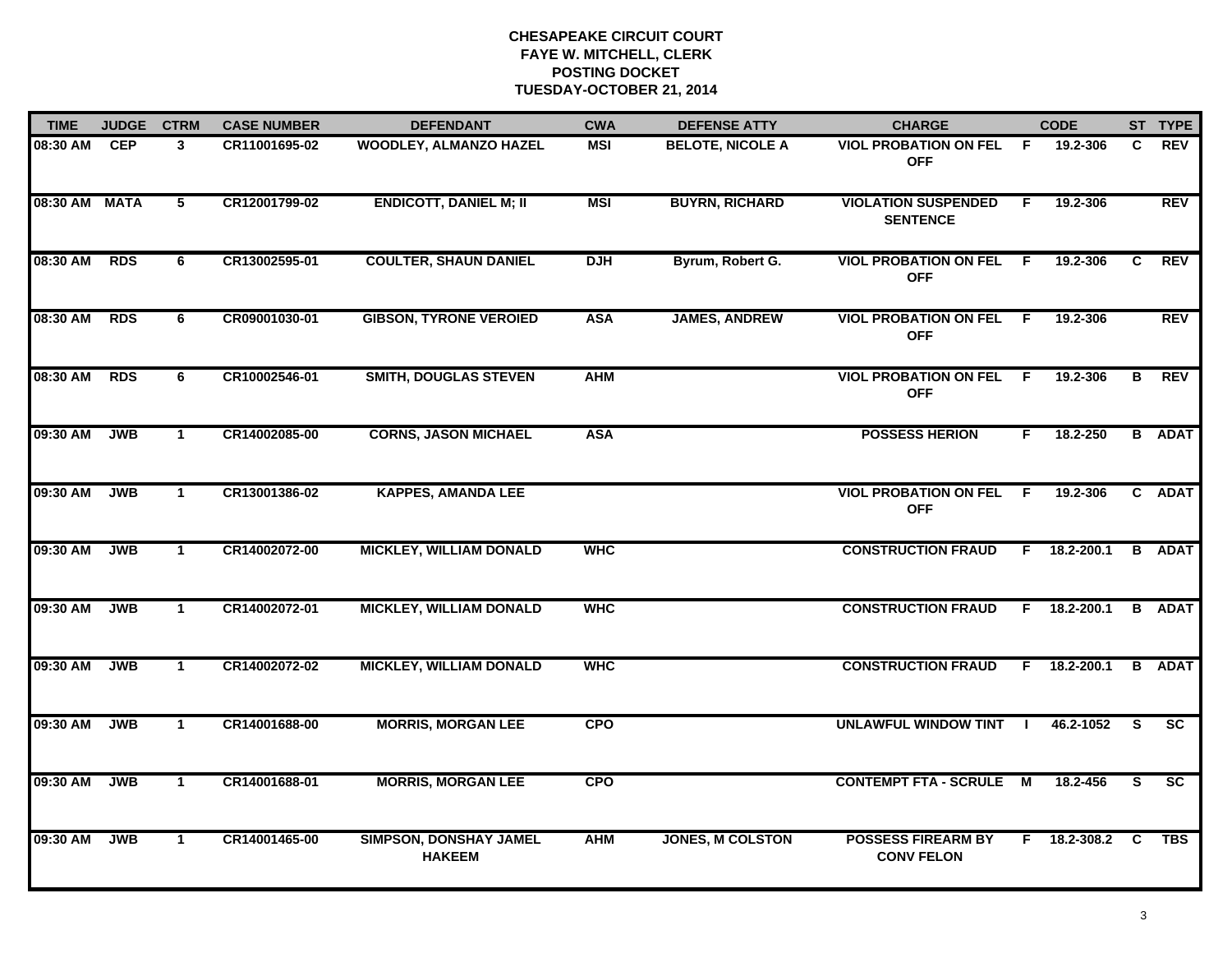| <b>TIME</b> | <b>JUDGE</b> | <b>CTRM</b>          | <b>CASE NUMBER</b> | <b>DEFENDANT</b>                        | <b>CWA</b> | <b>DEFENSE ATTY</b>      | <b>CHARGE</b>                                     |    | <b>CODE</b> |                | ST TYPE       |
|-------------|--------------|----------------------|--------------------|-----------------------------------------|------------|--------------------------|---------------------------------------------------|----|-------------|----------------|---------------|
| 09:30 AM    | <b>JWB</b>   | $\mathbf{1}$         | CR14001465-01      | SIMPSON, DONSHAY JAMEL<br><b>HAKEEM</b> | <b>AHM</b> | <b>JONES, M COLSTON</b>  | <b>STATUTORY BURGLARY</b>                         | F  | 18.2-92     | C.             | <b>TBS</b>    |
| 09:30 AM    | <b>JWB</b>   | $\mathbf{1}$         | CR14001992-00      | <b>WYCHE, MELANDIE DENISE</b>           | AWW        |                          | <b>PWID MARIJUANA</b>                             | F. | 18.2-248.1  | B              | <b>ADAT</b>   |
| 10:00 AM    | <b>JWB</b>   | $\blacktriangleleft$ | CR14001392-00      | <b>BELL, SOPHIA MONIQUE</b>             | <b>DJH</b> | Wegman, Robert L.        | <b>FIREARM: POSS BY NON-VIO F</b><br><b>FELON</b> |    | 18.2-308.2  | В              | <b>SUP</b>    |
| 10:00 AM    | <b>JWB</b>   | $\mathbf{1}$         | CR14001392-00      | <b>BELL, SOPHIA MONIQUE</b>             | <b>DJH</b> | Wegman, Robert L.        | FIREARM: POSS BY NON-VIO F<br><b>FELON</b>        |    | 18.2-308.2  | B              | <b>PLEA</b>   |
| 10:00 AM    | <b>JWB</b>   | $\mathbf{1}$         | CR14001668-00      | <b>DAVIS, MARK CHRISTOPHER</b>          | <b>DJH</b> | <b>WENTWORTH, RACHEL</b> | <b>ASSAULT AND BATTER-LEO F</b>                   |    | 18.2-57     |                | C TRYL        |
| 10:00 AM    | <b>JWB</b>   | $\blacktriangleleft$ | CR14001352-00      | <b>JONES, FOLANDO ANTONIO</b>           | <b>DJH</b> | <b>SPENCER, JO ANNE</b>  | <b>FIREARM:POSS BY NON-</b><br><b>VIOL FELON</b>  | F. | 18.2-308.2  | C              | <b>PLEA</b>   |
| 10:00 AM    | <b>JWB</b>   | $\mathbf{1}$         | CR14001352-01      | <b>JONES, FOLANDO ANTONIO</b>           | <b>DJH</b> | <b>SPENCER, JO ANNE</b>  | <b>POSSESS HEROIN</b>                             | F. | 18.2-250    | $\overline{c}$ | <b>PLEA</b>   |
| 10:00 AM    | <b>JWB</b>   | $\mathbf{1}$         | CR14001352-02      | <b>JONES, FOLANDO ANTONIO</b>           | <b>DJH</b> | <b>SPENCER, JO ANNE</b>  | <b>FIREARM:POSS W/SCH I,II</b><br><b>DRUG</b>     | F  | 18.2-308.4  | $\mathbf{c}$   | <b>PLEA</b>   |
| 10:00 AM    | <b>JWB</b>   | $\mathbf 1$          | CR14000292-00      | <b>LIGGINS, THOMAS SEVLIOUS</b>         | <b>MLK</b> | PASS, S                  | <b>PWID COCAINE</b>                               | F  | 18.2-248    |                | <b>B</b> TRYL |
| 10:00 AM    | <b>JWB</b>   | $\mathbf{1}$         | CR14001194-00      | <b>ROBINSON, LISA B</b>                 | <b>DJH</b> | <b>WENTWORTH, RACHEL</b> | <b>POSSESS HEROIN</b>                             | F  | 18.2-250    |                | C TRYL        |
| 10:00 AM    | <b>JWB</b>   | $\mathbf{1}$         | CR14001194-01      | <b>ROBINSON, LISA B</b>                 | <b>DJH</b> | <b>WENTWORTH, RACHEL</b> | <b>POSSESS COCAINE</b>                            | F. | 18.2-250    |                | C TRYL        |
| 10:00 AM    | CEP          | 3                    | CR14001572-00      | <b>CHRISTENBURY, SEAN MICHAEL</b>       | <b>ASA</b> | <b>WENTWORTH, RACHEL</b> | <b>POSSESS AMPHETAMINE</b>                        | F. | 18.2-250    |                | <b>B</b> TRYL |
| 10:00 AM    | <b>CEP</b>   | $\mathbf{3}$         | CR14001572-01      | <b>CHRISTENBURY, SEAN MICHAEL</b>       | <b>ASA</b> | <b>WENTWORTH, RACHEL</b> | POSSESS MARIJUANA-2ND M<br><b>OFF</b>             |    | 18.2-250.1  |                | <b>B</b> TRYL |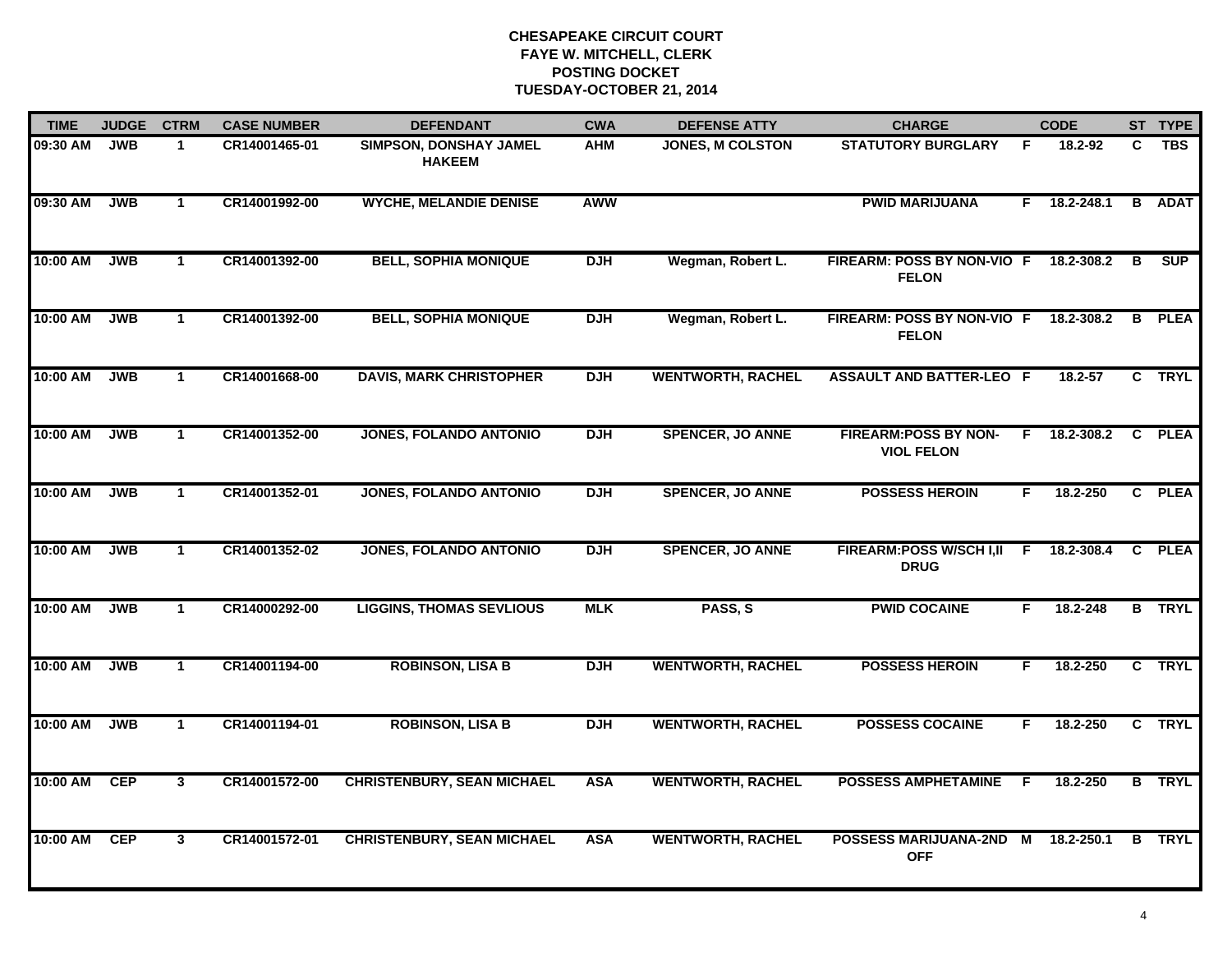| <b>TIME</b> | <b>JUDGE</b> | <b>CTRM</b>             | <b>CASE NUMBER</b> | <b>DEFENDANT</b>                  | <b>CWA</b> | <b>DEFENSE ATTY</b>           | <b>CHARGE</b>                                                     | <b>CODE</b>    |                | ST TYPE       |
|-------------|--------------|-------------------------|--------------------|-----------------------------------|------------|-------------------------------|-------------------------------------------------------------------|----------------|----------------|---------------|
| 10:00 AM    | <b>CEP</b>   | 3                       | CR14001572-02      | <b>CHRISTENBURY, SEAN MICHAEL</b> | <b>ASA</b> | <b>WENTWORTH, RACHEL</b>      | <b>SUSP O/L</b>                                                   |                | M B.46.2-301   | <b>B</b> TRYL |
| 10:00 AM    | <b>CEP</b>   | $\mathbf{3}$            | CR14000524-00      | <b>CORBIN, TIMOTHY D M</b>        | <b>ASA</b> | <b>DOUMMAR, RICHARD H</b>     | <b>DUI 1ST (ACC)</b>                                              |                | M A.18.2-266   | <b>B</b> TRYL |
| 10:00 AM    | <b>CEP</b>   | $\overline{3}$          | CR14001554-00      | <b>EDWARDS, VICTOR EUGENE</b>     | <b>ASA</b> | <b>GIVANDO, STEPHEN</b>       | <b>HABITUAL OFFENDER-</b><br><b>PRIOR OFF</b>                     |                | $F$ B.46.2-357 | <b>B</b> TRYL |
| 10:00 AM    | CEP          | $\mathbf{3}$            | CR13002411-00      | <b>LEWIS, MAJIED</b>              | <b>ASA</b> | <b>HOLDER, WILLIAM JOSHUA</b> | <b>PWID MARIJUANA</b>                                             | F.             | 18.2-248.1     | <b>B</b> TRYL |
| 10:00 AM    | <b>CEP</b>   | $\mathbf{3}$            | CR13002411-01      | <b>LEWIS, MAJIED</b>              | <b>ASA</b> |                               | HOLDER, WILLIAM JOSHUA  OBST JUSTICE: ARREST BY F<br><b>FORCE</b> |                | 18.2-460       | <b>B</b> TRYL |
| 10:00 AM    | <b>CEP</b>   | $\overline{\mathbf{3}}$ | CR13002411-02      | <b>LEWIS, MAJIED</b>              | <b>ASA</b> | <b>HOLDER, WILLIAM JOSHUA</b> | <b>ELUDE</b>                                                      |                | F 46.2-817B    | C TRYL        |
| 10:00 AM    | <b>CEP</b>   | 3                       | CR13002411-03      | <b>LEWIS, MAJIED</b>              | <b>ASA</b> | <b>JOLDER, WILLIAM JOSHUA</b> | <b>FAIL TO ID</b>                                                 | $\overline{M}$ | 46-209         | <b>B</b> TRYL |
| 10:00 AM    | <b>CEP</b>   | $\mathbf{3}$            | CR14001943-00      | <b>MAYO-MINNS, ERIN RICK</b>      | <b>ASA</b> | Kozak, Warren D.              | <b>GRAND LARCENY</b>                                              | F              | 18.2-95        | <b>B</b> PLEA |
| 10:00 AM    | <b>CEP</b>   | $\mathbf{3}$            | CR14001943-01      | <b>MAYO-MINNS, ERIN RICK</b>      | <b>ASA</b> | Kozak, Warren D.              | <b>CHILD RENDERED IN NEED</b><br>OF SCVS                          | M              | 18.2-371       | <b>B</b> PLEA |
| 10:00 AM    | <b>RDS</b>   | 6                       | CR14001666-00      | <b>ARCHER, DONTE LAMONT</b>       | <b>CPO</b> | <b>Buyrn, Richard L</b>       | <b>PWID MARIJUANA</b>                                             | F.             | 18.2-248.1     | <b>B</b> TRYL |
| 10:00 AM    | <b>RDS</b>   | 6                       | CR14002069-00      | <b>BEMENT, DAVID JOHN</b>         | <b>AEP</b> |                               | <b>PWID MDMA-CONSPIRE</b>                                         | F.             | 18.2-248       | <b>B</b> PLEA |
| 10:00 AM    | <b>RDS</b>   | 6                       | CR14002069-01      | <b>BEMENT, DAVID JOHN</b>         | <b>AEP</b> |                               | <b>POSSESS MDMA</b>                                               | F              | 18.2-250       | <b>B</b> TRYL |
| 10:00 AM    | <b>RDS</b>   | 6                       | CR14002196-00      | <b>EDGE, HILLARY RIANN</b>        | <b>AHM</b> | Jankell, Peter J              | <b>GRAND LARCENY</b>                                              | F              | 18.2-95        | C PLEA        |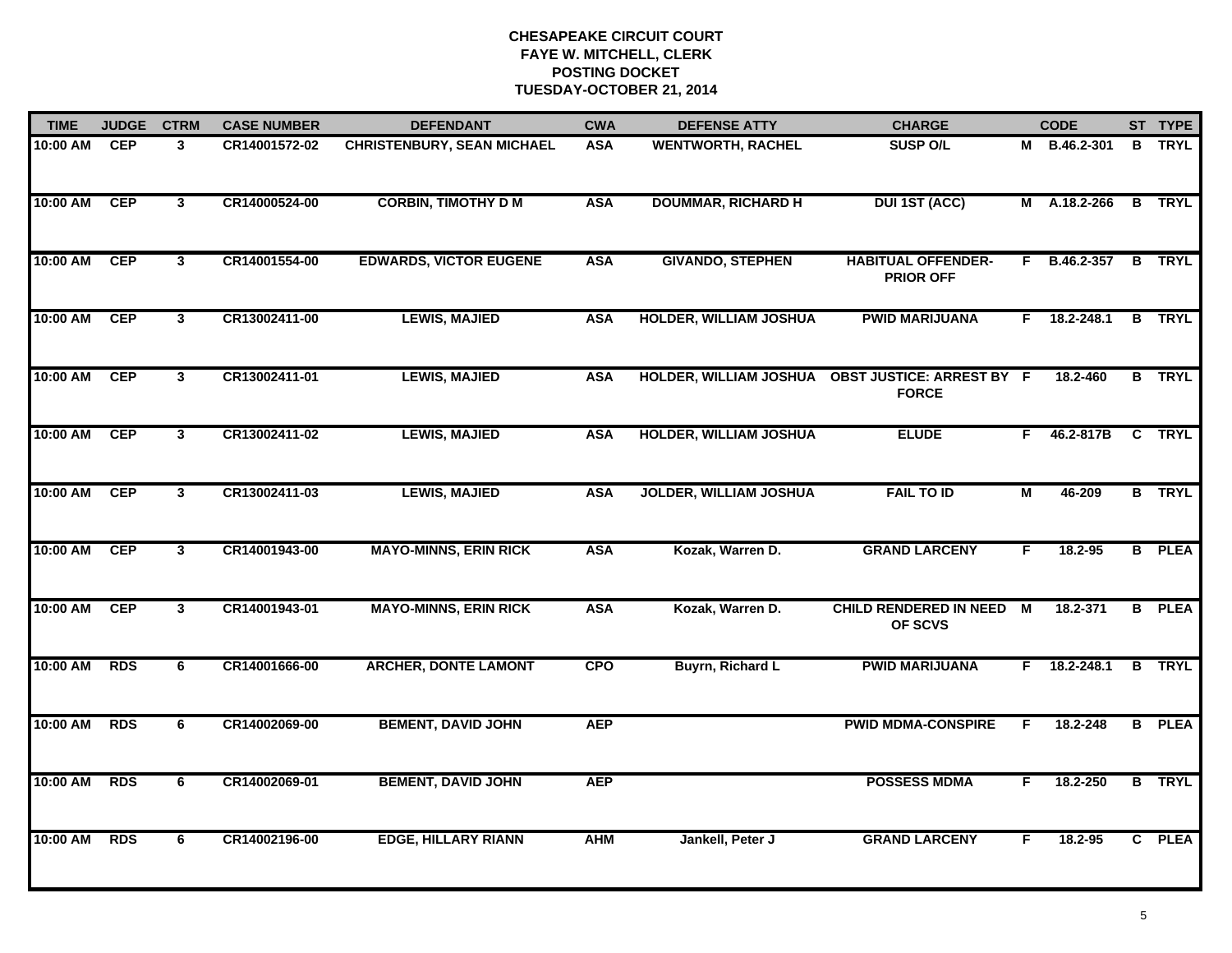| <b>TIME</b> | <b>JUDGE</b> | <b>CTRM</b> | <b>CASE NUMBER</b> | <b>DEFENDANT</b>                 | <b>CWA</b> | <b>DEFENSE ATTY</b>       | <b>CHARGE</b>                           |     | <b>CODE</b> | <b>ST</b> | <b>TYPE</b> |
|-------------|--------------|-------------|--------------------|----------------------------------|------------|---------------------------|-----------------------------------------|-----|-------------|-----------|-------------|
| 10:00 AM    | <b>RDS</b>   | 6.          | CR14002196-01      | <b>EDGE, HILLARY RIANN</b>       | <b>AHM</b> | Jankell, Peter J          | <b>GRAND LARCENY</b>                    |     | 18.2-95     | C.        | <b>PLEA</b> |
| 10:00 AM    | <b>RDS</b>   | 6           | CR14002197-00      | FORD, JONATHAN DANIEL            | AHM        | <b>ARRINGTON, DEBRACA</b> | <b>GRAND LARCENY: AUTO</b>              | - F | 18.2-95     | C.        | <b>PLEA</b> |
| 10:00 AM    | <b>RDS</b>   | 6           | CR14001153-00      | <b>GEIWITZ, CLIFFORD CHARLES</b> | <b>CPO</b> |                           | ATTMP OBTAIN DRUGS BY F<br><b>FRAUD</b> |     | 18.2-258.1  | B         | <b>TRYL</b> |
| 10:00 AM    | <b>RDS</b>   | 6           | CR14002202-00      | <b>LEWIS, DARRYL TREVON</b>      | AHM        | Taylor, Matthew T; SR     | <b>GRAND LARCENY: AUTO</b>              | -F  | 18.2-95     | C.        | <b>PLEA</b> |